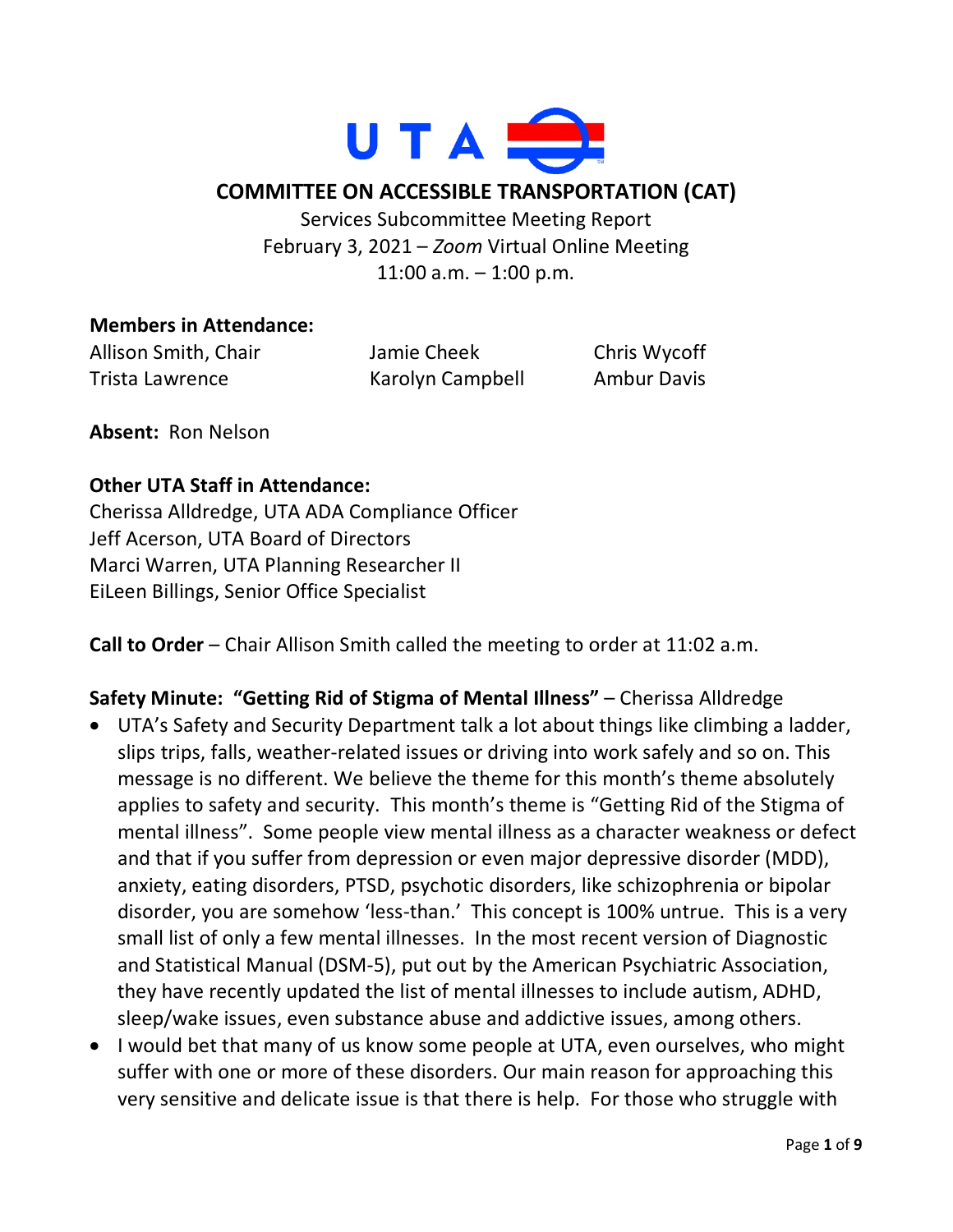substance abuse, eating disorders, depression or anxiety, or many other mental illnesses, there are resources. There is HOPE!

- Let us be clear, we are not saying that everyone who has a clinically defined mental illness is a safety or security hazard and should not be allowed to work. Though we do encourage you to seek help from a professional so that there is no question as to whether or not you are a risk at work and might need some assistance. The purpose is to continue to talk about these issues without judgment or negatively labeling someone we know in our community or at work.
- We all need to be united in eradicating the stigma of mental illness. We all struggle with something, whether it is considered a mental illness or not. This is a serious topic for the month but one that needs to be addressed, and one we should not be afraid to talk about. Let us adopt a non-judgmental attitude towards anyone who struggles with mental illness. We need to embrace acceptance and kindness and not judging anyone for any of these various issues, instead, let us show encouragement, kindness and compassion.

# Approval of Minutes from December 2<sup>nd</sup>, 2020, 2020 Meeting – Allison Smith

- Chris Wycoff moved to approve the December  $2^{nd}$ , 2020 minutes as written.
- Jamie Cheek seconded the motion, motion passed unanimously.

**Public Comment** – Cherissa Alldredge: No public comments were made.

#### **TRAX External Announcement Data -** Cherissa Alldredge

- November 2020:
	- 1. Total Observations: 99
	- 2. Total Pass: 97
	- 3. Total Fail: 2
	- 4. Total Observations seen by Operator: 19
	- 5. Total Observations not seen by Operator: 80
	- 6. Total Observations (seen/unseen) failed and coached: 2
- December 2020:
	- 1. Total Observations: 107
	- 2. Total Pass: 105
	- 3. Total Fail: 2
	- 4. Total Observations seen by Operator: 13
	- 5. Total Observations not seen by Operator: 94
	- 6. Total Observations (seen/unseen) failed and coached: 2
- This report indicates ongoing improvement regarding external announcement.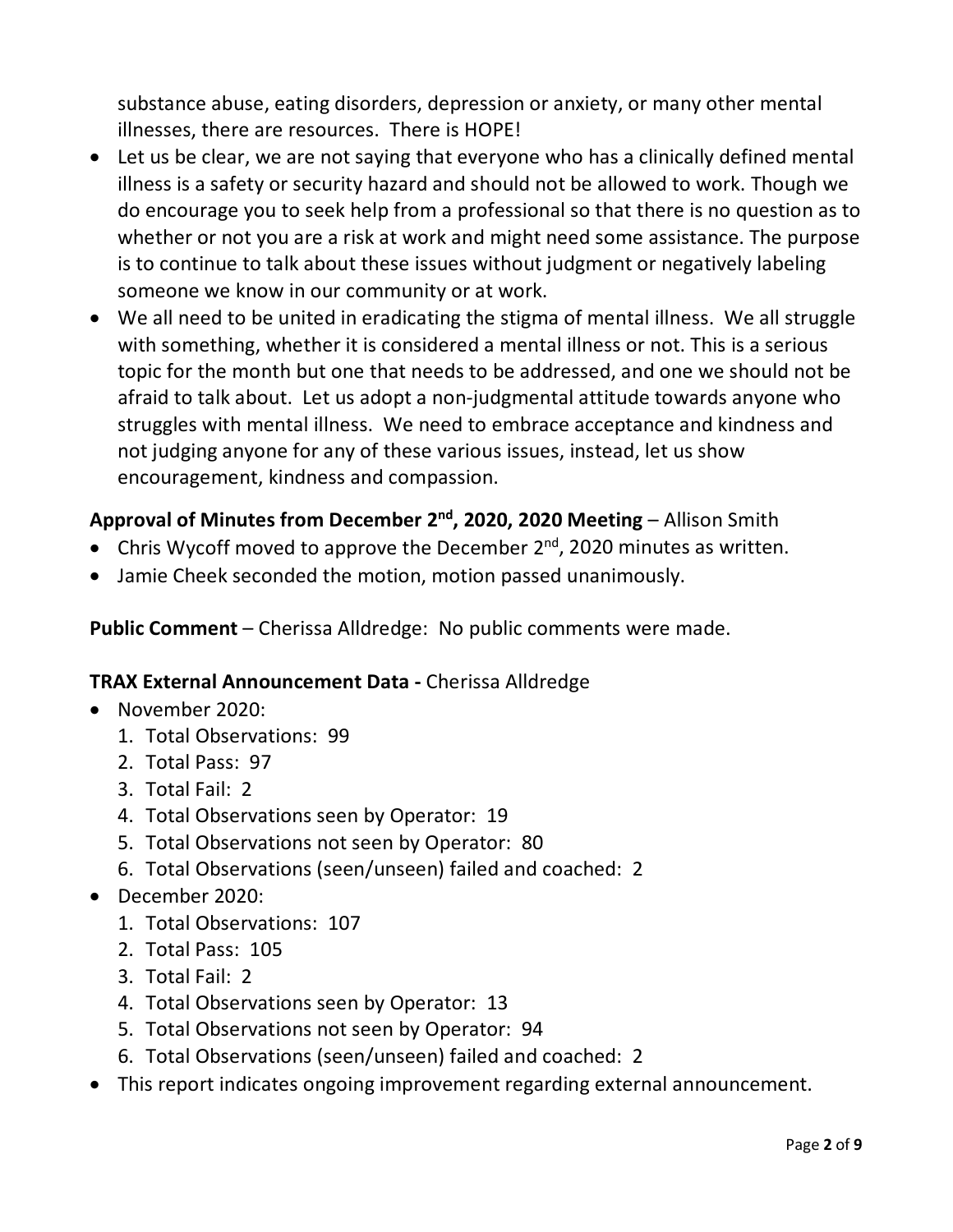- *Action Item*: Cherissa will ask Patrick if they are also collecting time stamp information regarding this report.
- **FY 2020 ADA Bus Stop Improvement Dashboard –** Cherissa Alldredge & Marci Warren
- Cherissa Alldredge displayed a visual pie chart entitled "ADA Accessible Bus Stops across the System".
	- 1. During 2020, 31.1% of all bus stops were ADA Accessible and 68.9 % were not. This is an improvement, pre 2020, accessible bus stops were below 25%.
- Next pie chart shows ADA accessible bus stops by county. It represents the percentage of bus stops in that county that are ADA accessible.
	- 1. Box Elder =  $16%$ 3. Salt Lake = 31% 5. Utah = 36%
	- 2. Davis 26% 4. Tooele = 34% 6. Weber = 35%
- The largest percentage of improvement was in Weber/Davis Counties due to Prop I funding. There was a state-wide ballot initiative to increase funding for transportation that was adopted by the Davis/Weber County area.
- Display bar graph shows ADA bus stop improvements by year. The average number of stops that UTA is improving and making accessible compliant is 81.3%.
	- 1. FY 2014 = 23 5. FY 2018 =  $160$
	- 2. FY 2015 =  $62$ 6. FY 2019 =  $70$
	- 3. FY 2016 =  $76$

7. FY 2020 = 83

- 4. FY 2017 = 95
- UTA has 6,045 stops. The improvements made during 2020 for signs, poles and/or timetables represent 4.4% of all bus stops.
- Marcy Warren stated that the target for 2021 is to improve approximately 100 bus stops. Due to mild weather, UTA has continued building through the winter and concrete pads are being poured. Many of the 2021 construction projects are currently out for procurement. Also, UTA has a goal to install approximately 700 new poles and signs. Marci shared some examples of the 2021 improvements:
	- 1. ADA improvements have been completed for 22 bus stops, mostly in Utah and Salt Lake Counties.
	- 2. Currently working on new data points regarding new sign and pole installation. The target for 2021 includes installation of approximately 700 new poles.
- As further data becomes available for G.J. LaBonty and the Customer Experience Department, Cherissa will share it with the CAT Subcommittee.

**Route 2 Virtual Tour and Discussion** – Cherissa Alldredge and Marci Warren

• Route 2 was selected as the first route to receive end-to-end improvements regarding the new 8 sided poles and signage.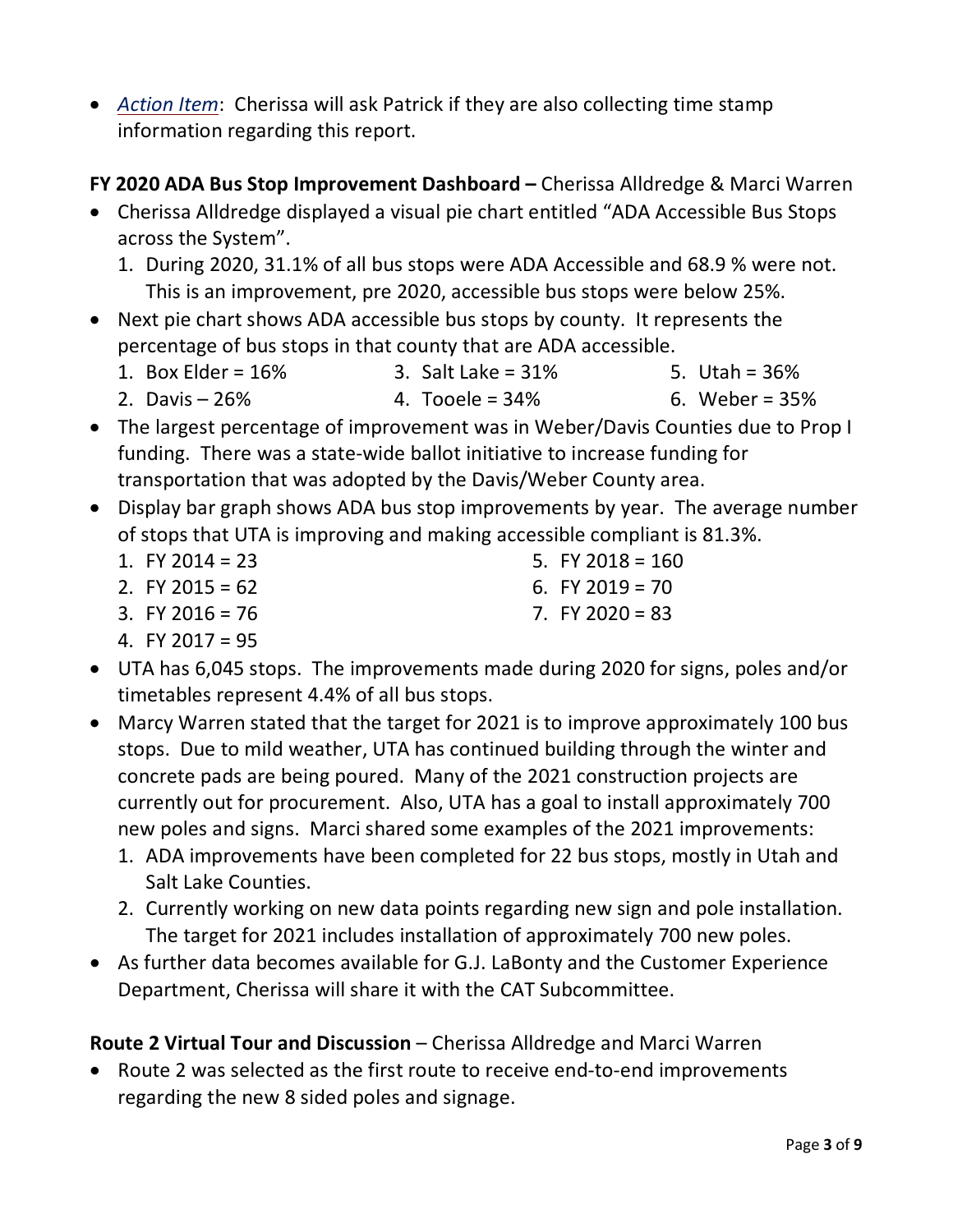- Cherissa shared a PowerPoint presentation showing different bus stops along bus Route 2. These bus stops varied in many aspects regarding shelters, pads, benches, garbage cans, etc. It was noted that 37 or the 39 bus stops along Route 2 are in compliance with ADA requirements.
- Route 2 runs from the Salt Lake Central Station along 200 South to University Street, turns left to 100 south, then takes a windy road to the University Hospital. Bus then returns along the same route in reverse order back to Salt Lake Central Station.
- Route 2 has 39 stops and all stops have updated signage.
- Thirty-seven (37) stops are ADA compliant
	- 1. 5" x 8' cement pads with no more than a 2% slope. This is a requirement by the Department of Transportation's ADA guidelines. UTA uses cement for the pads because brick pavers are not stable enough.
	- 2. Connected to an accessible route (sidewalk)
- Thirty-five (35) of these stops have the new bright blue heavier eight-sided poles installed. These are the only eight-sided poles you will find along the Wasatch Front. This shape quickly communicates to people who are visually impaired that they are in the right spot to catch the bus.
- New and Improved Bus Stop Signage Characteristics Marci Warren:
	- 1. These new signs were selected after a year-long process consisting of working with a consultant, creating the design, sourcing the production and working with UTA facilities to get them installed.
	- 2. The new signs are larger with a prominent "UTA" label. This increases visibility for both bus operators and riders alike. They are more intuitive, provide you with key information and work well with UTA's preferred tip planning app. The new signs still include ride time and information so that you can quickly test to and find out when the next bus is arriving
	- 3. The sign displays the bus stop location so the customers know when they are in the right place to catch the bus they want. The location on the signs tells you the direction the bus is heading so that you know you are on the correct side of the street.
	- 4. The colors in the squares tell you the frequency and type of route. They also have a stop ID at the bottom, the six-digit ID number and font size are now larger.
	- 5. The signs also display information regarding bus route numbers and what streets they run along.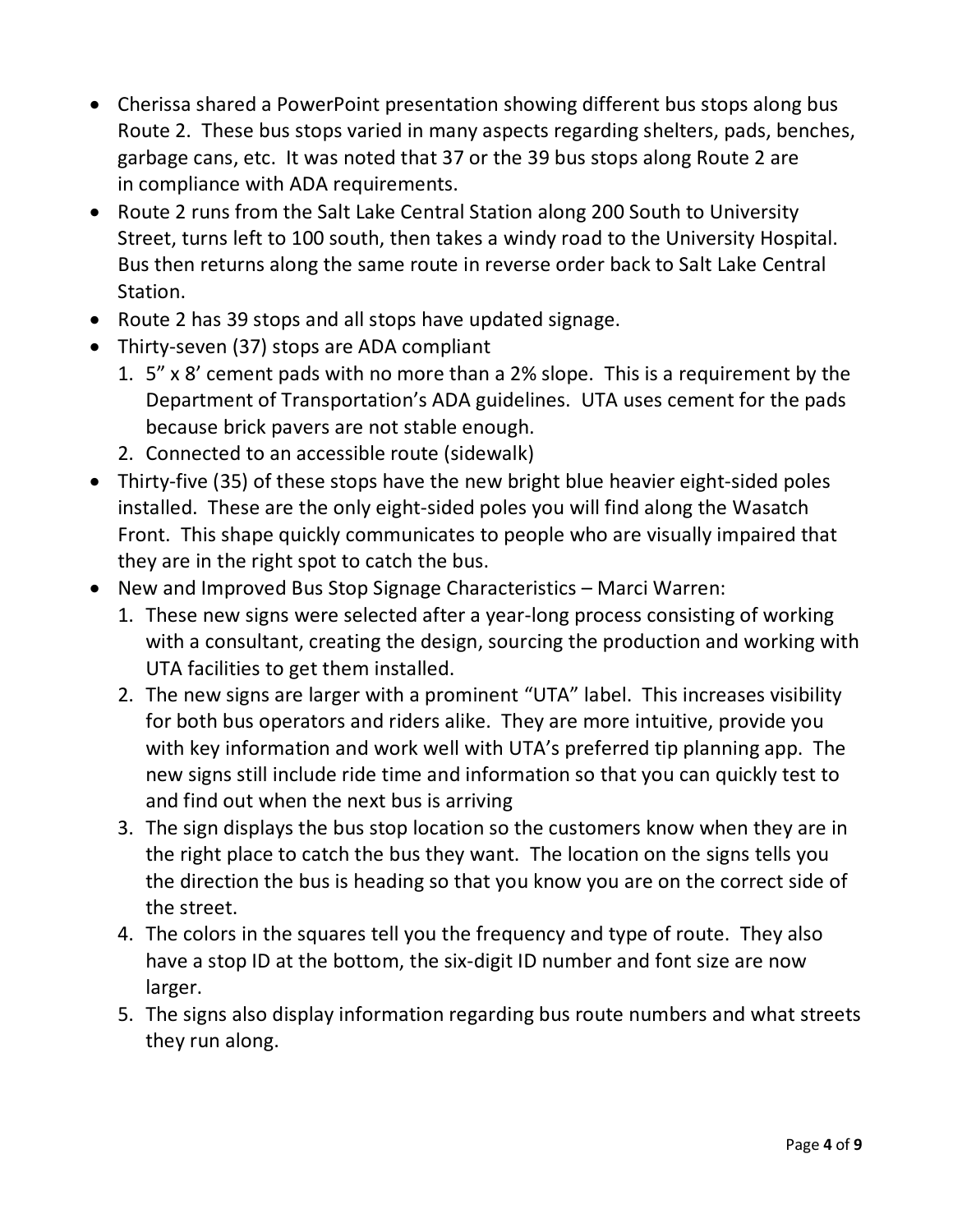- Braille information will be added/embedded on the top portion of timetable cases at major stops in the near future. These cases will also be attached to the new blue 8-sides poles.
- Action Item: Once the Covid-19 pandemic is over, Cherissa will schedule an actual tour on Route 2 for all CAT Services Subcommittee members.

### **Feedback on "Secure Here" Stickers** – Allison Smith and Cherissa Alldredge

- UTA requires securement on all fixed bus routes for individuals who use a mobility device. It is often challenging for operators to know where to secure the customer's mobility device.
- A recommendation has moved forward to provide stickers to be placed on each mobility device showing the operator where to attach the securement. These stickers would say in bold black lettering "SECURE HERE". They would then be placed on the mobility device to show operators exactly where attach the securement.
- These stickers will be available at customer service locations and also on the buses. Operators will be provided an ample supply of these stickers with their Block Sheets. They can then be given to customers with mobility devices.
- The members of the Services Subcommittee recommended moving forward with a trial run/test period to provide "SECURE HERE" stickers to customers using mobility devices. This will provide information and feedback regarding what type of sticker would work best and if customers prefer having them on their mobility devices.

# **Update on TRAX Vehicle Entrance Seating** – Cherissa Alldredge and Marci Warren

- Vehicle Entrance: The subcommittee has discussed the challenges regarding this issue. Cherissa has been in contact with Customer Experience, Customer Service and several representatives from TRAX to discuss various challenges and potential solutions regarding this issue. Discussions included the following:
	- 1. Who should enter the TRAX vehicle from the high block? The high block is necessary for customers using mobility devices to board the high floor trains typically used on the Blue Line.
	- 2. It should be noted that customers with bicycles should enter the Blue Line vehicles through a ground-floor door and not access the ramp and high-block that is authorized for people with disabilities.
	- 3. The current signage on the high-block ramp that relates to accessibility is placed too far back on the ramp. The subcommittee recommending signage indicating the entrance ramp is specifically for people with disabilities and it should be placed on the railing further up the ramp.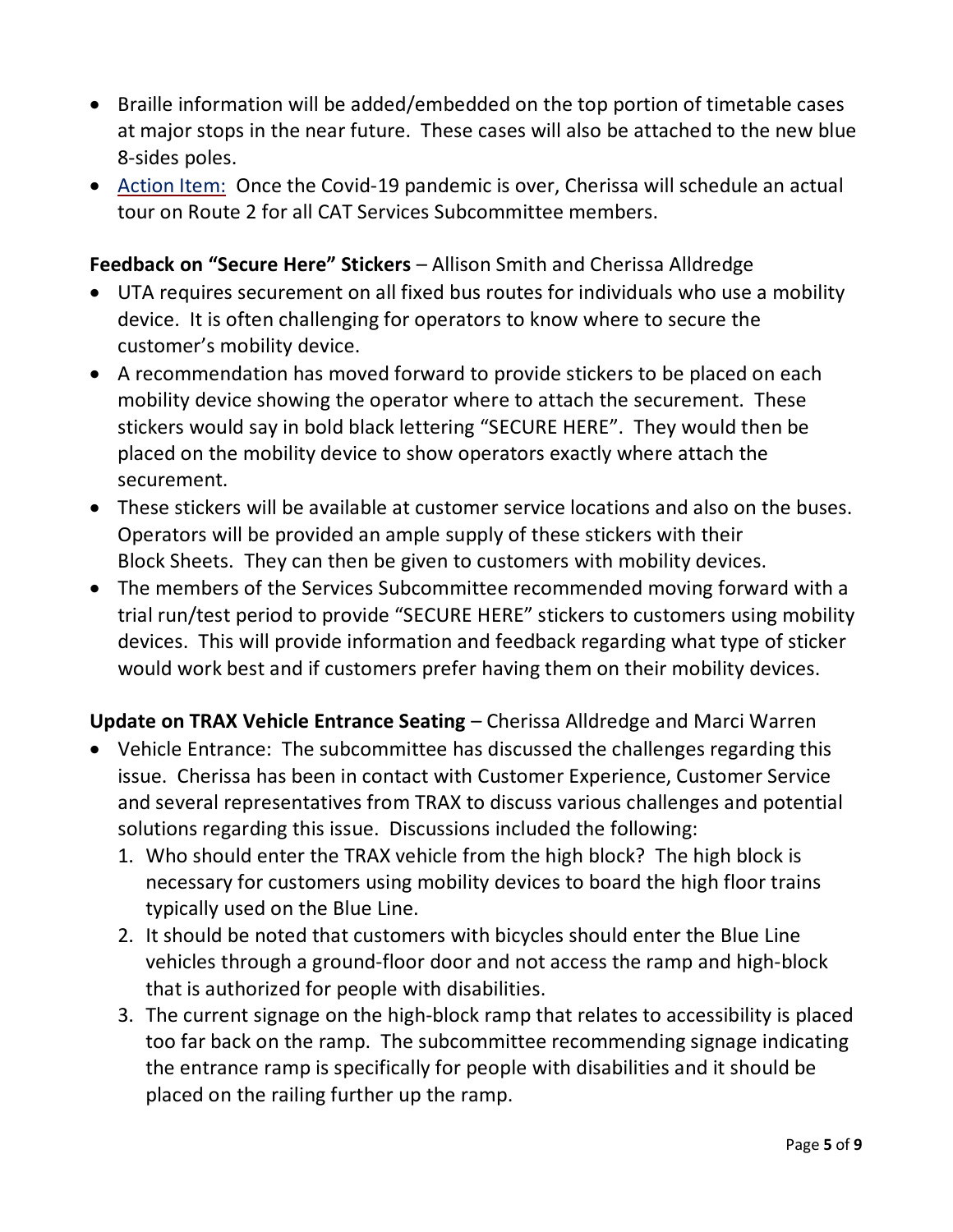- 4. The subcommittee recommended the removal of all current signage and replace it with signage that clearly states, "Disability Access Only". The new signage should be attached to the railing further up the ramp.
- 5. Marci Warren shared a photo of new signage with the International Symbol of Accessibility on a blue background. The signage would have a picture of the train and indicate the ramp is for accessible boarding only. It would also indicate the ramp and high-block are for the TRAX Blue Line. Additional signage for the Red and Green TRAX lines would instruct customers with disabilities to board the low-floor vehicles at ground level on the platform. Marci will incorporate various suggested from the subcommittee regarding the new signage and bring it back for further discussion during a future meeting.
- Seating (per Kyle Stockley, Project Manager)
	- 1. Engineers from seating company will be on site starting February 8, 2021. They will be verifying measurements, creating a production schedule, etc. Once the production schedule has been finalized, manufacturing of the new seats will begin. A more detailed timeline for installation of seats will be determined after today's subcommittee meeting. The current goals is to have the new seats installed by the end of 2021. UTA staff will be doing the installation.
	- 2. The new seats will have vinyl coverings.
	- 3. Color Scheme: Priority seating seats will be grey with the international symbol of accessibility in white/on a blue background. All non-priority seating seats will be in blue.
	- 4. UTA is also moving in this direction with fixed route buses; the new buses being ordered will have the new seats as indicated above. UTA will slowing be replacing seats on the existing fleet.
	- 5. Kyle Stockley has agreed to meet with the CAT Services Subcommittee in the near future (perhaps during March) to discuss updates on the seat covering project as well as communication system improvements.
	- 6. Once the new 2020 buses arrive with the correct colored International symbol of accessibility colored decal, the subcommittee will schedule an actual bus tour.
	- 7. When the new seats have been installed on TRAX, the subcommittee will also schedule an actual tour of these vehicles.

# **Seating/Signage at the North Temple Station** – Cherissa Alldredge and Marci Warren

• The North Temple Station is historically very busy. It basically takes up most of the downtown commuter traffic. Therefore, the platform is often overcrowded and seating is very limited. Originally there were only 16 seats available for passengers on the entire platform. UTA has recently doubled the seating, making 32 seats on the platform. There is space authorized for mobility devices under the platform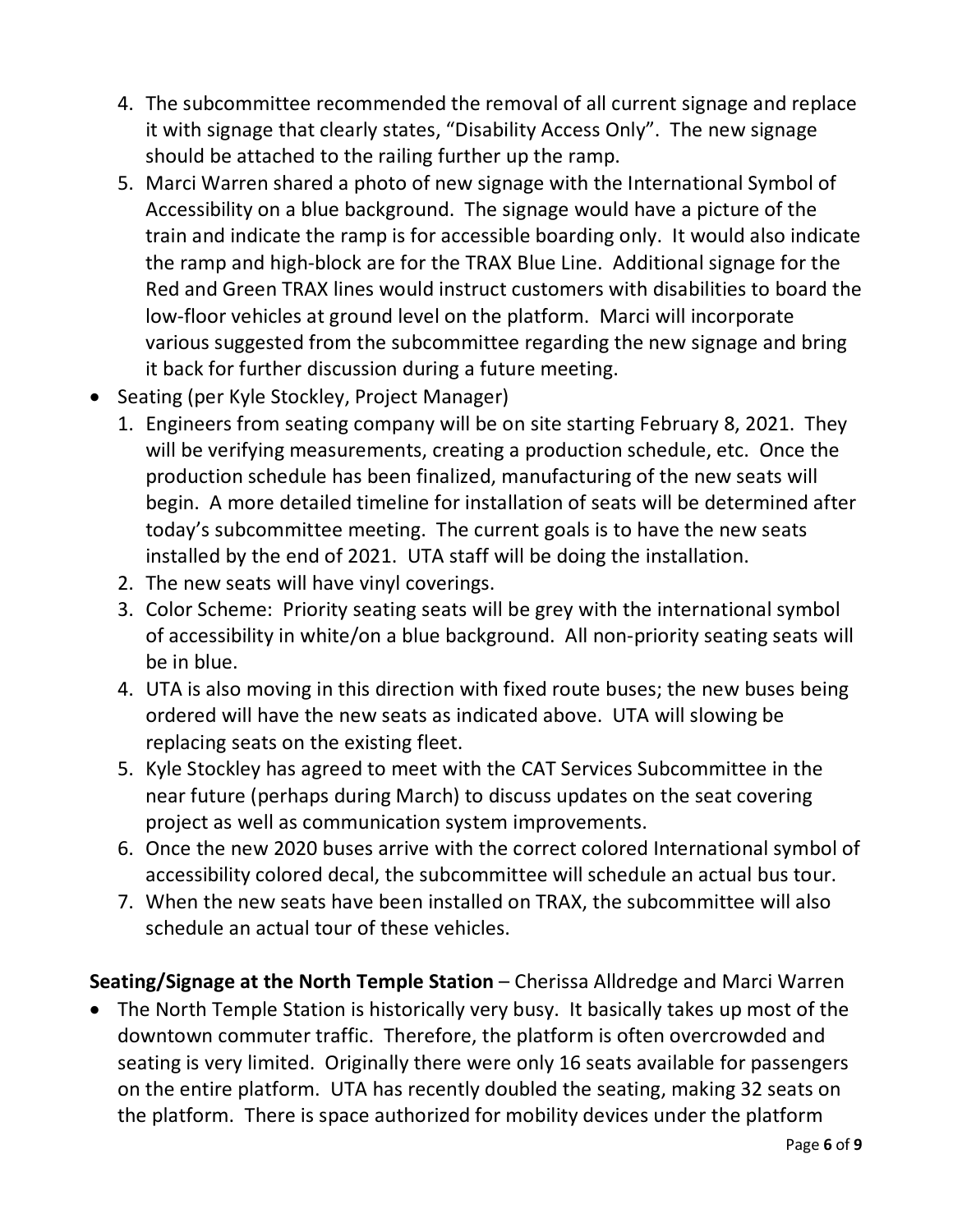shelter and Customer Experience is looking for a way to designate that space that would be meaningful and beneficial for the community that uses it. To ensure the area authorized for mobility devices is available, the subcommittee recommended implementing both suggestions listed below:

- 1. Paint two (2) international accessibility logos on the platform cement at each location that has been authorized for the 2 mobility devices. This will help ensure space for both devices.
- 2. Place two international accessibility stickers mid-high on the shelter's glass, just behind both spaces authorized for mobility devices.
- The North Temple Station will be the pilot for other stations. If the logos and stickers are effective, they will be implemented at other stations.
- Marci will come back to the subcommittee with actual images to be placed on the shelter's glass.

# **Update on "How to Ride" Videos –** Allison Smith and Cherissa Alldredge

- Include closed captions when recording all videos, for both bus and rail.
- Current videos need revamping and brought up to date. The information in the videos must match the various services currently provided.
- Cherissa stated that she has been talking to Katie Matisohn and the Marketing Department regarding how to best move forward with this project. Various staff in PR/Marketing have started to work on some things. Katie is working with staff to ensure the videos include an accessibility component.
- A timeline to complete the videos has not been determined. However, it is realistic to complete one of these during 2021. The goal is to have all the videos completed before the end of 2022.
- The subcommittee will provide feedback regarding what the accessibility component should look like at a future meeting.

# **Other Items** – Cherissa Alldredge

- My BeUTAHful Community Art Competition Cherissa Alldredge
	- 1. This competition is for students from kindergarten age through twelfth grade.
	- 2. UTA is currently reaching out to the community. Even though this is not disability specific, Cherissa thought it needed a disability voice to it. It would be great if we had some art from members of the disability community included.
	- 3. The artwork must follow the theme "Meet Your Neighbor" displayed creatively. Artwork should reflect this theme and can feature public transportation.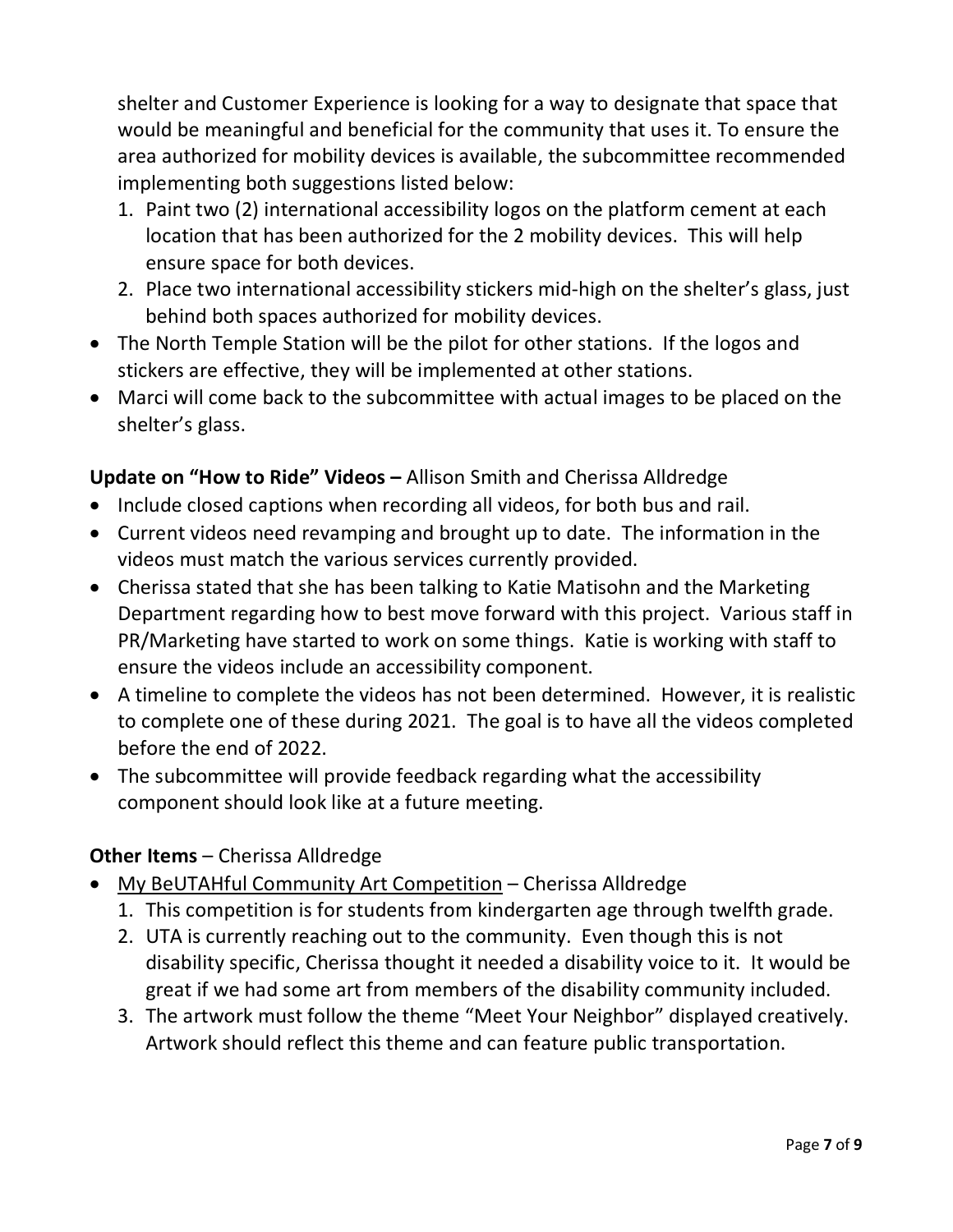- 4. Three winners will be selected from each age category. Each winner will receive a \$50 gift card. A "Best in Show" winner will be selected from the overall pool of artwork. This winner will receive a \$100 gift card.
- 5. All winning artwork will be featured inside UTA buses and trains, as well as on a mural bus wrap on the outside of a bus in the state's capitol city.
- 6. All participants will also be entered to win a drawing for a one-day UTA family pass.
- 7. Entries will be accepted from February  $1^{st}$  through March  $16^{th}$ .
- 8. Cherissa stated she will sent out information to the full CAT Committee to share with students from the disability community that may be interested in participating in this event.
- Elevator Health & Safety Issues at North Temple Station Cherissa Alldredge
	- 1. Currently the elevator is in operations 24 hours a day 6 days a week (every day except Sundays). UTA is having some safety issues with leaving the elevator open all hours, especially during hours when FrontRunner and TRAX are not in operation. During those hours, UTA is unable to monitor the elevator's use.
	- 2. With the Covid-19 pandemic, UTA is responsible for having the elevator cleaned and sanitized each night for individuals to use the next day. This is particularly important for seniors and individuals with disabilities, especially those with mobility devices, who are unable to take the stairs.
	- 3. Cherissa had received feedback from the Federal Transit Administration regarding this issue. They indicated that not having elevators in operation during non-service hours is not a problem under ADA requirements. However, it is important to get feedback from the disability community regard how to communicate that change in policy and practice. For example, if UTA has a train that is running late, how do we make sure that the elevator remains open?
	- 4. A recommendation was made to close the elevator 30 minutes to an hour after the last train and then re-open it 30 minutes to one hours before the first train the following morning. This would mean the elevator would be closed during 1:00 a.m. until 4:00 a.m.
	- 5. If the elevators hours of operation are changed. Signage could be placed on the FrontRunner/TRAX vehicles and outside the elevator. Also, this information could be sent out through website/social media and printed in the weekly UTA *Talking Transit* publication.
	- 6. Cherissa has also scheduled a meeting with Fred Ross, Chief of Police; Bruce Cardon, Commuter Rail General Manager; Cherryl Beveridge, Light Rail General Manager; and representatives from the Facilities Department to r discuss this issue and develop a final plan.